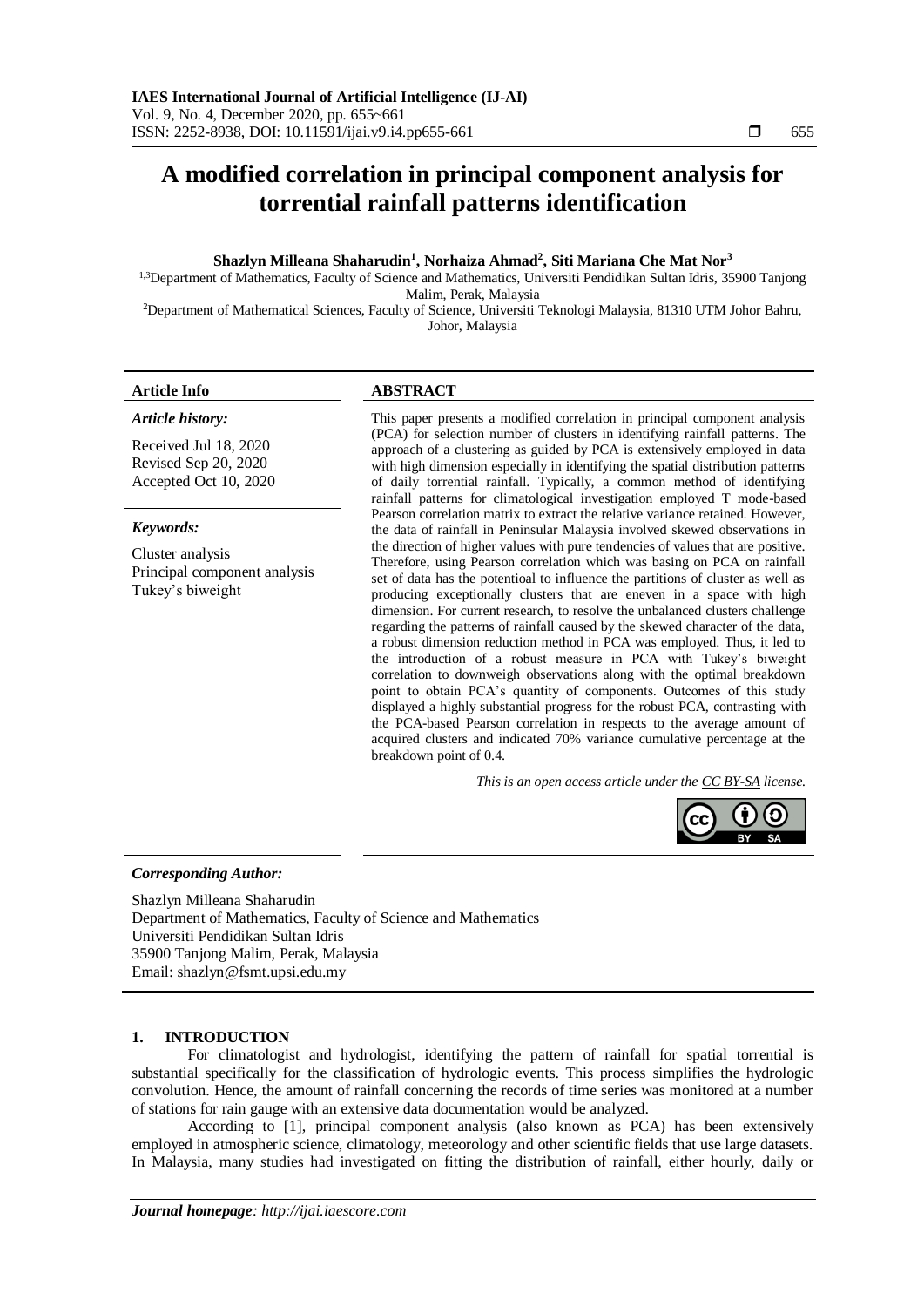annually [2-5]. PCA is sensitive to the outliers since it measures the variablility through the significance of the variance based on the computation of the eigenvalues as well as the eigenvectors of the covariance or correlation matrix in the dataset. In order to resist the distortion caused by the outliers, a robust PCA methods need to be developed.

In this case, the challenge in classifying the patterns of daily rainfall of high dimensional dataset may include high degree of immaterial and infomation redundance which has potential to lower supplementary analysis' performance. A possible way to curb abovementioned concern is to decrease the dimensions by applying PCA, followed by an analysis of cluster to classify the Peninsular Malaysia's patterns of rainfall [6]. The analysis of cluster is established for the observation segmentations into similar and dissimilar patterns of its respective cluster [7].

A common PCA approach, by building on the Pearson correlation matrix, needs the entities configuration points between data columns and rows [8]. Normally, the employment of Pearson correlation is done via the derivation of T-mode correlation to calculate the likeness of day-to-day rainfalls [9]. Since the weight of each observed pair is equal, Pearson correlations could be susceptible on non-Gaussian distributed data. This might implicate slanted observations like the outlying values [10]. Consequently, the use of PCAbased Pearson correlation on the data of torrential rainfall is capable of modifying the subsets of cluster and produce exceedingly unbalanced clusters within the context of a high dimensional space.

Observations weighting is applied to act as a measure of resistant in this study via presenting a Tukey's biweight correlation matrix as a subtitute to Pearson correlation matrix in PCA to arrange a robust cluster partition. Tukey's biweight correlation is contingent on Tukey's biweight function which is dependent on M-estimators employed in the estimation of robust correlation [11]. In addition, the different phase of breakdown points is proposed in such robust approach where it is a substantial part to acquire the components quantity for the extraction in PCA [12].

In present study, modified correlation in PCA for torrential rainfall patterns identification is presented by imputing Tukey's biweight correlation into PCA replacing Pearson correlation. This study might be helpful for hydrologist in identifying spatial cluster patterns of rainfall help to analyze environmental models and improve evaluations on climate change.

# **2. DATA**

The rainfall data between 1975 and 2007 as recorded by Malaysia's Department of Irrigation and Drainage, i.e. *jabatan pengairan dan saliran (JPS)* was acquired. It comprised information of 75 stations across Peninsular Malaysia with distinct four regions' geographical coordinates (i.e. west, northwest, east and southwest). This current study emphasizes on the incidence of events of torrential rainfall which is also explained as extreme rainfall. Necessarily, some criteria need to be selected to lead the threshold formation. This would clearly separate the factors which institute torrential rainfall day in the studied regions of Peninsular Malaysia. For climates in the tropics, the highest employed threshold is 60 mm/day for this goal. The days that were filtered and taken into account were the ones which the rainfall which exceeded 60 mm, and this applied to at least 2% of the overall number of the stations. From this filter, there were 250 days considered valid for the data, and in 15 rainfall stations, sufficient for the demonstration of the main torrential centers as represented in Figure 1.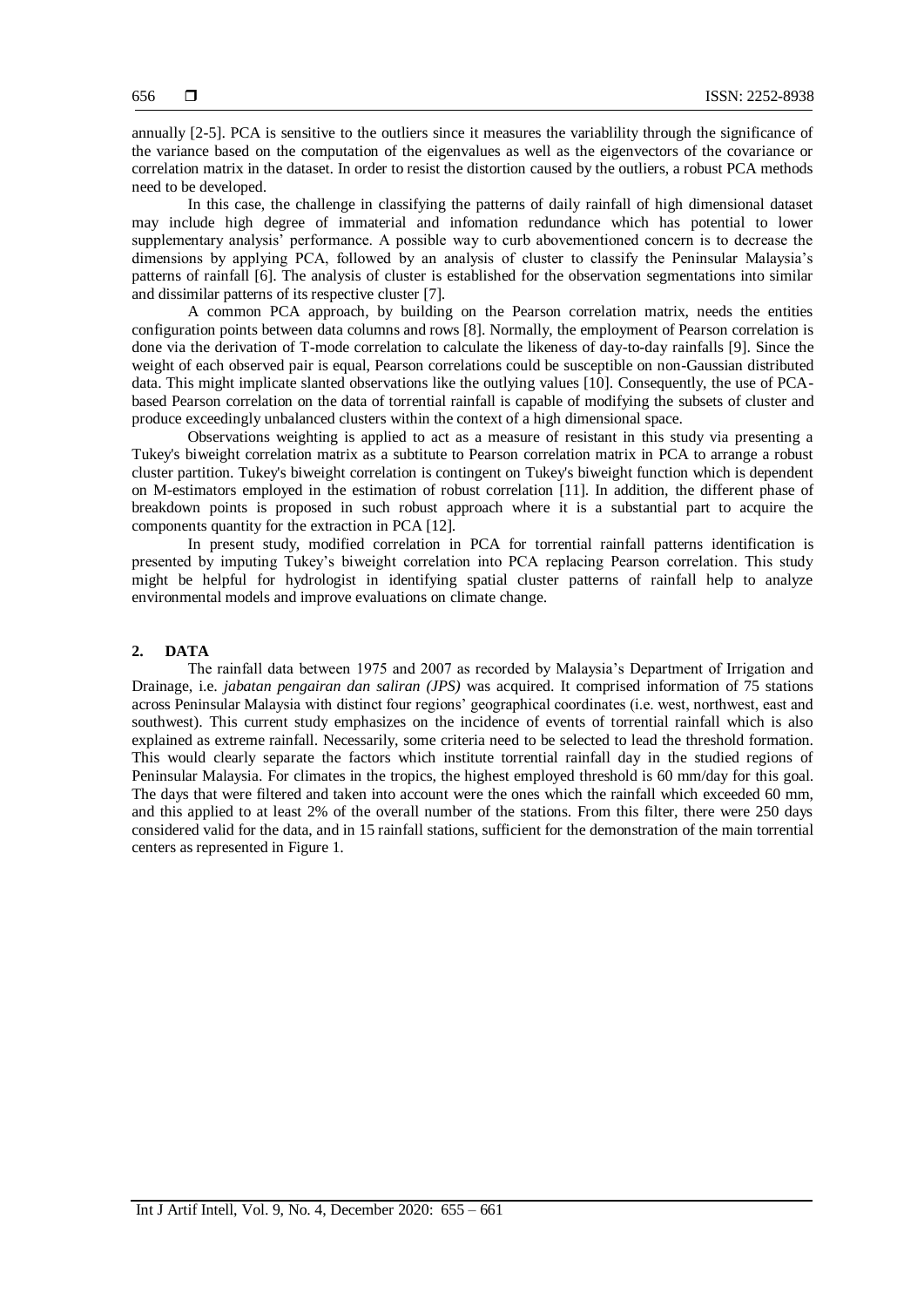

Figure 1. Rainfall stations that represent the main torrential centers in Peninsular Malaysia

# **3. RESEARCH METHOD**

# **3.1. Principal component analysis**

PCA is constructed for dimensional decrease of huge matrix of data to lower ones through keeping almost every initial data variability [13]. By transforming an observation set of variables which are hypothetically interrelated into a set of variables known as the principal components which are not directly interrelated, it has the achievability potential. The primary principal component represents the same amount as the original data variations. Consequently, every subsequent component represents the same amount as the rest of the variation subject while it is uncorrelated to the prior component.

In PCA, the derivation of correlation matrix or covariance from the data matrix were vital to compute eigenvalues and eigenvectors to find the associated components which illustrates the highest amount of data variations [14]. In this research, correlation matrix was employed. The common benchmark proposed to remove the eigenvalues from a huge data for the extraction of the sum of components is 70% of accumulative percentage of the overall variation [15]. The component matrix of eigenvector "loadings" that outline newer variables comprising linear transformation of the initial variables which, in another axes, amplifies the variance, to the maximum is known as reduced matrix.

Six steps were used in the PCA algorithm. First, the input data matrix was obtained. The second step was by centering the data matrix via the substraction of all means of the observation. Next, the third step was to obtain the T-mode decomposition by transposing the data. Subsequently, step four was to compute the correlation matrix of T-mode. This was followed by step five where the eigenvalues along with the eigenvectors for T-mode correlation matrix in the PCA. Finally, in step six, the matrix of component loadings was computed for the benefit of further analysis.

## **3.2. Tukey's biweight correlation**

Tukey's biweight correlation is contingent on Tukey's biweight function which depends on the M-estimators applied in robust correlation estimation. A derivative function,  $\psi$  of M-estimate that ascertains the weights was assigned to the observations in the set of data. It is capable of downweighting observations to exhibit the effects from the data centre [16]. Below is the derivation of the derivative function:

$$
\psi(u) = \begin{cases} u(1-u)^2 |u| \le 1 \\ 0 |u| > 1 \end{cases}
$$
\n(1)

Apparently, if  $|u|$  is sufficient, then  $\psi(u)$  diminishes to zero. The breakdown point is a significant feature to calculate the resistance to the M-estimator's values of outlying data. A breakdown point is the least amount of contamination portion that might lead to inaccuracy in the results [15]. For this study, using breakdown points at 0.2, 0.4, 0.6 and 0.8, theTukey's biweight were evaluated with the use of the simulated data and the best performance is at the breakdown point of 0.4. As stated by [17], generally, a breakdown point of 0.4 functions more effectively for majority of the situations. It gives more accuracy and efficiency than the lower ones.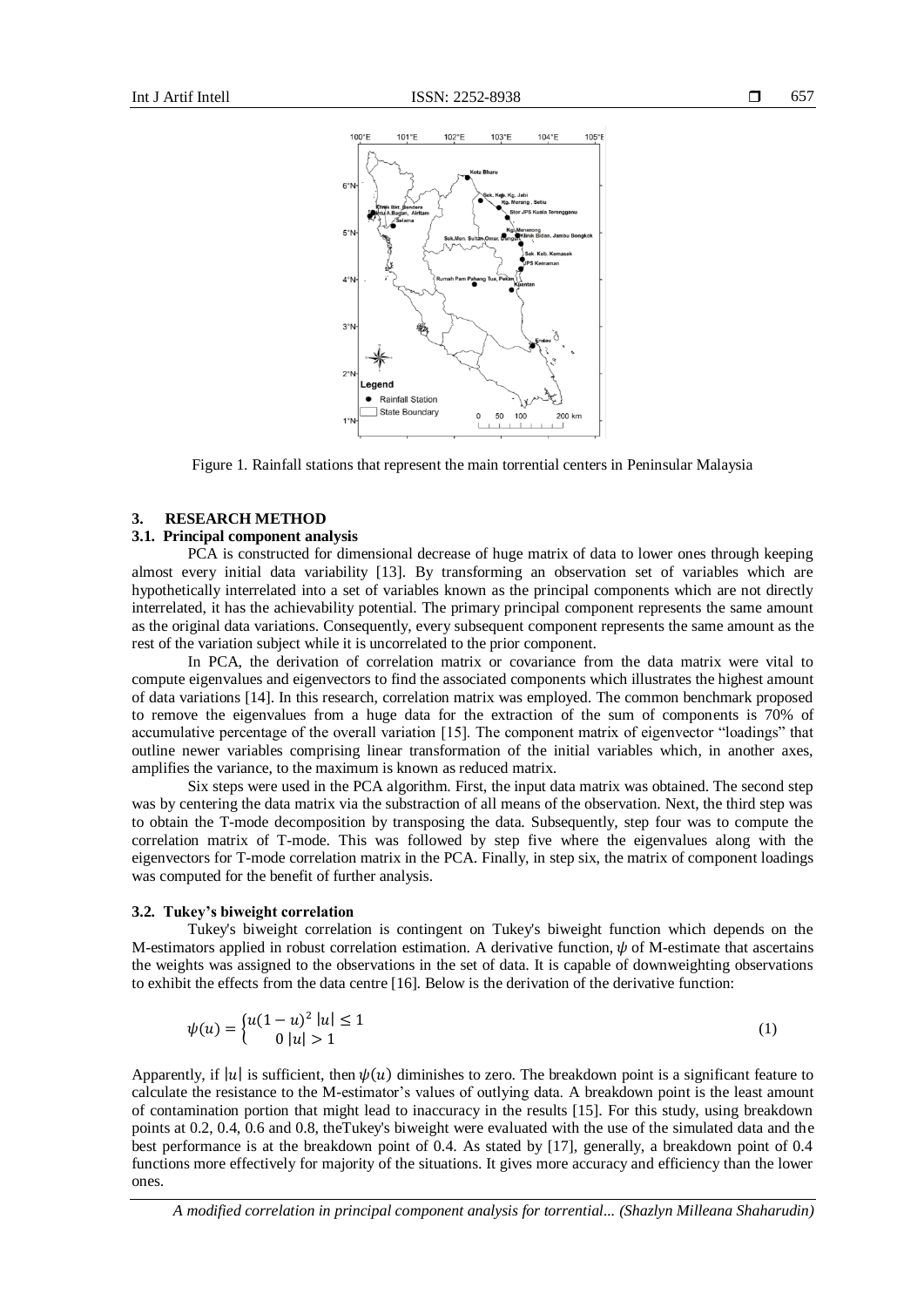The correlation biweight estimation is generated through primarily computing the estimation of location,  $\tilde{T}$  and later through the update of the estimate of shape,  $\tilde{S}$ . The  $(i, j)^{th}$  element of  $\tilde{S}$ , i.e.  $\tilde{s}_{ij}$ functions as an estimation of the resistance of covariances between both vectors,  $X_i$  and  $X_j$ . The vectors biweight correlation are determined as below:

$$
\tilde{r}_{ij} = \frac{s_{ij}}{\sqrt{s_{ii}s_{jj}}}
$$
\n(2)

**With** 

$$
T_n^{(k+1)} = \frac{\sum_{i=1}^n x_i w(u_{i(k)})}{\sum_{i=1}^n w(u_{i(k)})} k = 0, 1, 2, \dots
$$
\n(3)

$$
S_n^{(k+1)} = \frac{\sum_{i=1}^n w(u_{i(k)}) (x_i - T^{(k+1)})(x_i - T^{(k+1)})^t}{\sum_{i=1}^n w(u_{i(k)}) (u_{i(k)})}
$$
(4)

where  $T_n^{(k+1)}$  is a location vector while  $S_n^{(k+1)}$  is a shape matrix with  $k = 0,1,2,...$ 

Therefore, a PCA based Tukey's biweight correlation for K-means cluster analysis has higher tendency in generating a partition of cluster which is better and has higher resistance on the outlying values compared to Pearson correlation in PCA.

# **3.3. Robust principal component analysis**

Since Pearson correlation has higher sensitivity towards non-Gaussian distributed data, Tukey's biweight correlation in PCA on the torrential rainfall set of data is recommended. Primarily, the data matrix would be standardized by an estimator of scal and robust location to prevent the effects of masking or swamping [18].

The reduced set of data is further used in k-Means cluster analysis to acquire the partitions of cluster. The method of k means needs stipulation of the number of clusters before applying the algorithm. For such concern, as an act of control, the Calinski and Harabasz Index [19] was applied to decide the optimum quantity of partition of cluster for the input data as signified through the maximum value of index.

There are ten steps for the employment of the suggested algorithm. Initially, the input matrix was determined. Secondly, the observation of the study was standardized by using median as well as mean absolute deviation (MAD), for instance such that  $x_{ij}$  signifies the input matrix elements.

$$
x_{ij}^* = \frac{x_{ij} - \bar{x}}{median(|x_{ij} - median(x_{ij})|)}
$$
(5)

The third step was the data T-mode decomposition arrangement via data arrangement. The next step which is for the purpose of Tukey's biweight correlation, the breakdown point of 0.4 was set. Consequently, the Tukey's biweight correlation matrix was calculated. This was followed by the calculation of the correlation matrix eigenvalues as well as eigenvectors. The seventh step was the most substantial components were chosen depending on the cumulative percentage from the overall variation. The following step was the calculation of the component loadings's matrix. The Calinski and Harabasz index was, afterwards, computed contingent on the component loadings's matrix. This was for the purpose of determining the most appropriate cluster amount. Finally, k-means was employed to the component loadings's matrix.

# **4. RESULTS AND DISCUSSION**

Table 1 shows the sum of components that were attained using robust PCA-based Tukey's biweight correlation extracted from the data which was simulated. For this approach, tt showed how breakdown point selection had effects on the amounts of extraction for the components. As shown in Table 1, the flagging of less significance components for extraction were led by higher breakdown point (r=0.8). Meanwhile, for r=0.4 breakdown point, it has stability to extract some components. In this case, enough components were maintained, or specifically there were 12 components. Additionally, it is unfavavorable in hydrological data for excessive components to be extracted because it could suggest low frequencies variation or else, insignificant ispatial scales [20]. Hence, according to [21], the breakdown point selection was utterly substantial the contecxt of Tukey's biweight correlation that was based on robust PCA.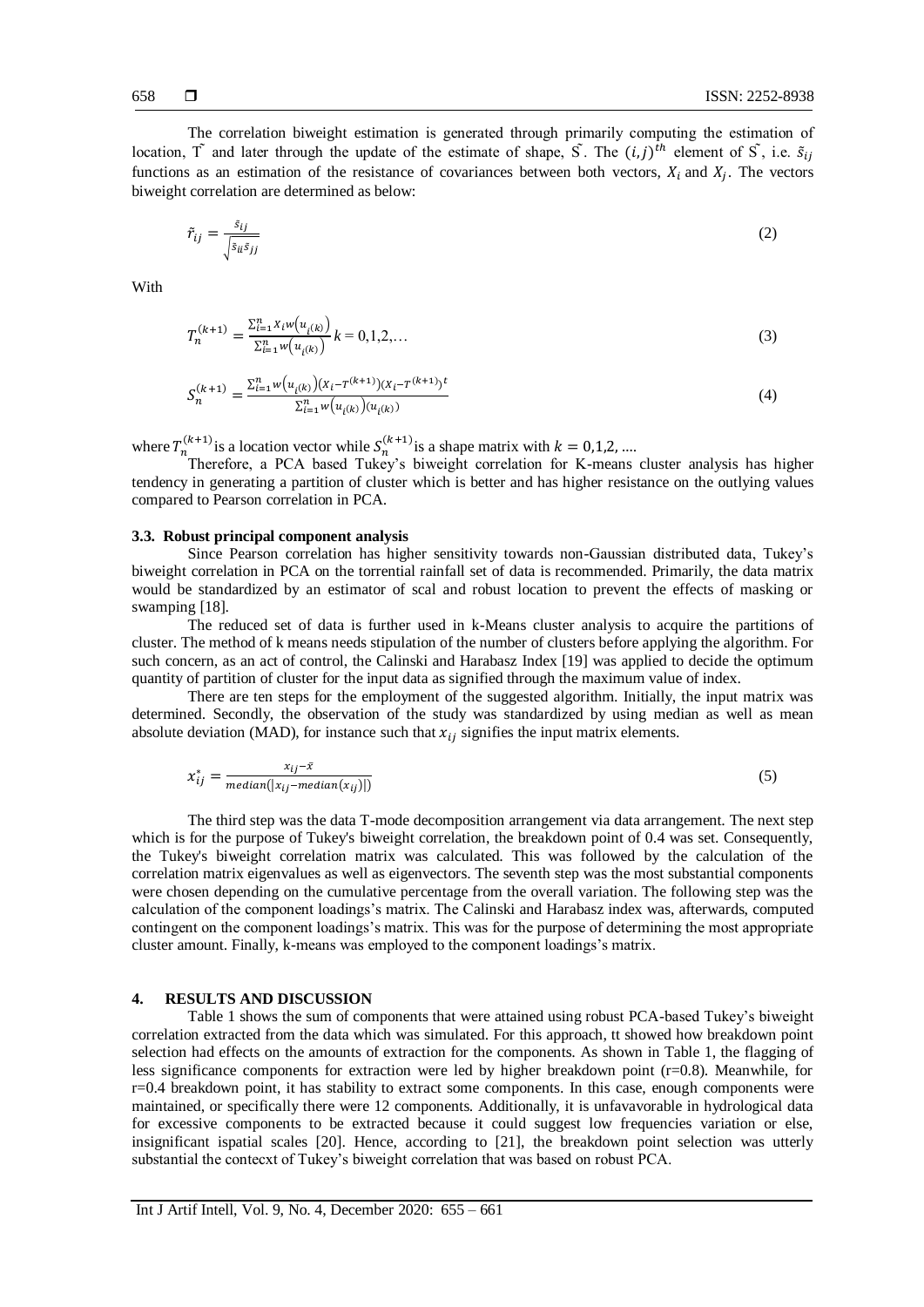As illustrated in Figure 2, in comparison to Pearson, the Tukey's biweight correlation needs fewer components for extraction and achieving a minimum of 70% from the variation's cumulative percentage. As an example, there were 28 components maintained with the Tukey's in comparison to the Pearson's at variations cumulative percentage of 80%.

| Table 1. The sum of components formed in a number                                                                                                                                                                                                                                                |                                                                                         |  |  |  |  |
|--------------------------------------------------------------------------------------------------------------------------------------------------------------------------------------------------------------------------------------------------------------------------------------------------|-----------------------------------------------------------------------------------------|--|--|--|--|
| of values of breakdown point on 70% variance                                                                                                                                                                                                                                                     |                                                                                         |  |  |  |  |
| cumulative percentage                                                                                                                                                                                                                                                                            |                                                                                         |  |  |  |  |
| $\mathbf{D}$ and $\mathbf{D}$ and $\mathbf{D}$ and $\mathbf{D}$ and $\mathbf{D}$ and $\mathbf{D}$ and $\mathbf{D}$ and $\mathbf{D}$ and $\mathbf{D}$ and $\mathbf{D}$ and $\mathbf{D}$ and $\mathbf{D}$ and $\mathbf{D}$ and $\mathbf{D}$ and $\mathbf{D}$ and $\mathbf{D}$ and $\mathbf{D}$ and | $\mathcal{C}_{\text{max}}$ of $\mathcal{C}_{\text{max}}$ and $\mathcal{C}_{\text{max}}$ |  |  |  |  |

| Breakdown Point, r | Sum of Components |
|--------------------|-------------------|
| 0.2                |                   |
| 0.4                | 12                |
| 0.6                | n                 |
| 0.8                |                   |



Figure 2. Bar chart depicts the amount components obtained using two approaches

For cluster partitions, Figure 3 indicates that theTukey's biweight correlation has even higher susceptibility towards the clusters total formed on the number of components maintained. This was different from the Pearson's. The total clusters based on the PCA-based Pearson correlation appeared to be stabilizing at two clusters irrespective of the use of the variation's accumulative percentage. However, PCA-based Tukey's biweight correlation evidently displays distinguishing designs for the clusters amount generated at a distinct accumulative percentage of variations. Due to the clustering results' sensitivity towards the amounts of components which need to be obtained, the right components amount to maintain must be defined appropriately. In climatology studies especially the identification of patterns of rainfall, practically a higher number than merely two cluster partitions should be obtained for the purpose of describeing the patterns of rainfall variations [22]. Accordingly, two clusters were inadequate as it masked the actual data structure.



Figure 3. Bar chart depicts the amounts of clusters acquired from two approaches

For the evaluation of the solutions of cluster, the clustering output at 70% variation accumulative percentage on PCA-based Tukey's biweight correlation as well as Pearson correlation which are 10 clusters and 2 clusters correspondingly were selected. The evaluation of all of the clusters were evaluated contingent fundamental criteria of quality cluster that was recommended by [23]. The three criteria are external, internal and relative that are respectively through the Davies-Bouldin Index, Rand Index and Silhouette Index as represented in Table 2. For a parameter, a cluster of a high quality would have a lower Davies-Bouldin index value and a bigger Rand and Silhouette index value [24-25]. The Tukey's biweight correlation is illustrated in Table 2 which shows enhanced results of clustering, relatively, for three of the indices in comparison with the Pearson correlation.

| Table 2. Measurement index for the clustering resuts quality |  |  |  |
|--------------------------------------------------------------|--|--|--|
|--------------------------------------------------------------|--|--|--|

| Correlation      | Rand Index | Silhouette Index | Davies-Bouldin Index |  |
|------------------|------------|------------------|----------------------|--|
| Tukey's biweight | 0.55       | 0.1              | 2.02                 |  |
| Pearson          | 0.53       | 0.04             | 4.78                 |  |

*A modified correlation in principal component analysis for torrential... (Shazlyn Milleana Shaharudin)*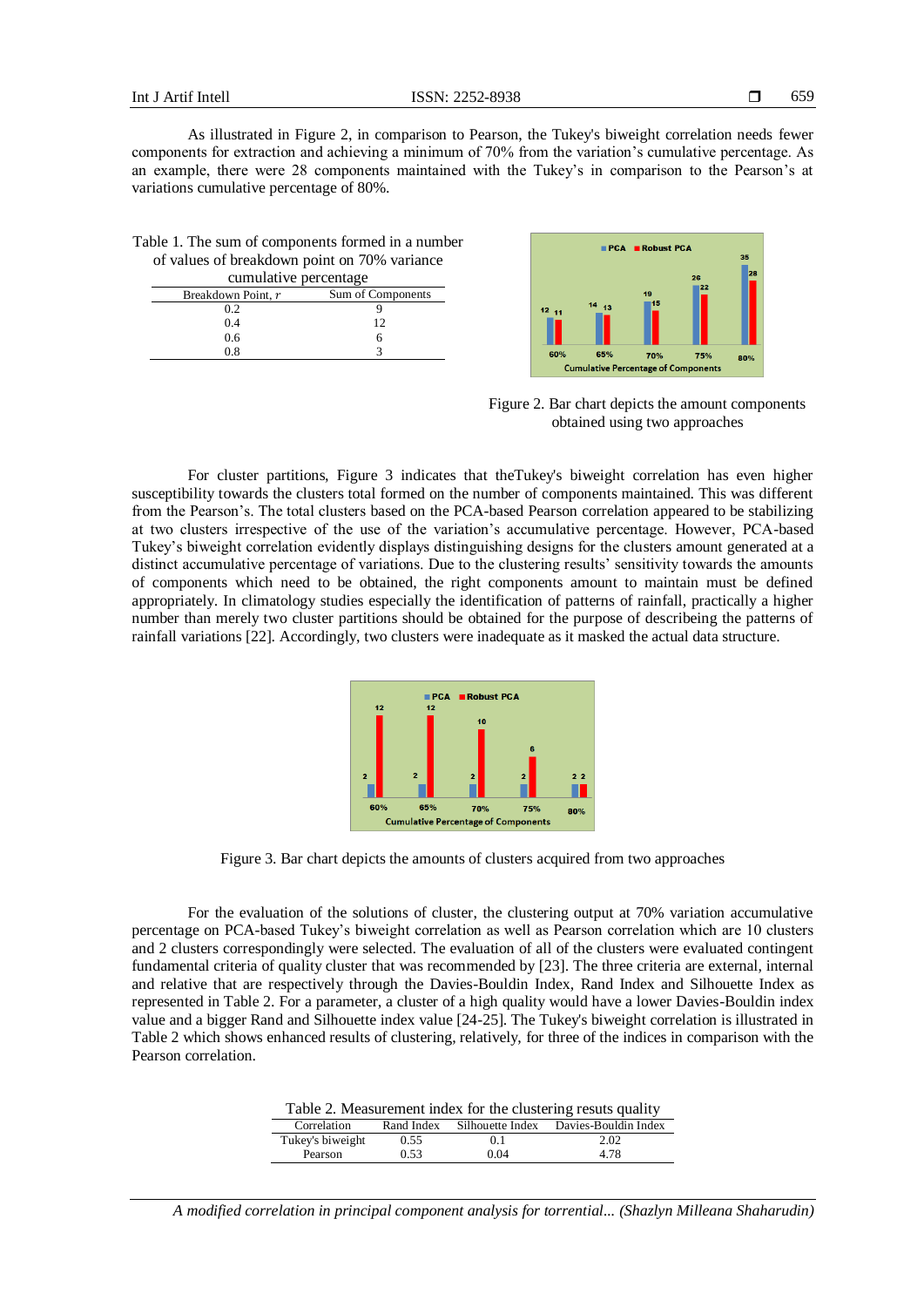## **5. CONCLUSION**

This paper presents a modified correlation in PCA for torrential rainfall patterns identification. The employment of Tukey's biweight correlation that is contingent on PCA is recommended for leading the cluster solution of k-means clustering method in the identification of Peninsular Malaysia's torrential patterns of rainfall. It aims to present an alternative correlation matrix because of the concerns developed when managing non-Gaussian distributed data, specifically since the character of the data is skewed. This research illustrates that with PCA based Tukey's biweight correlation, the cluster partition displayed a significant compared to the Pearson's to prevent inaccuracy and unbalanced clusters within a high dimensional space.

# **ACKNOWLEDGEMENTS**

This study was produced under the Fundamental Research Grants Scheme through FRGS Vote No. 2019-0132-103-02, (FRGS/1/2019/STG06/UPSI/02/4) offered by the Malaysian Ministry of Education.

## **REFERENCES**

- [1] I. T. Jollife and J. Cadima, "Principal Component Analysis: A review and recent developments", *Philosophical Transactions Society*, 374, 2016.
- [2] S. M. Shaharudin et al., "Fitting statistical distribution of extreme rainfall data for the purpose of simulation", *Indonesian Journal of Electrical Engineering and Computer Science*, 18(3), pp 1367-1374, 2019.]
- [3] S. Dan'azumi, S. Shamsudin, A. Aris, "Probability Distribution of Rainfall Depth at Hourly Time-Scale", *World Academy of Science, Engineering and Technology*. 4(12), pp. 670-674, 2010.
- [4] A. A. Jemain and J. Suhaila, "Fitting the Statistical Distribution for Daily Rainfall in Peninsular Malaysia based on AIC criterion", *Journal of Applied Science Research*. 4(12), pp. 1846-1857, 2008.
- [5] S. Yue, M. Hashino, "Probability Distribution of Annual, Seasonal and Monthly Precipitation in Japan", *Hydrological Science Journal*. 52(5), pp. 863-877, 2007.
- [6] S. M. Shaharudin, "Spatial and temporal torrential rainfall guided cluster pattern based on dimension reduction method", Thesis, 2017.
- [7] S. M. Shaharudin et al., "An efficient method to improve the clustering performance usin hybrid robust principal component analysis-spectral biclustering in rainfall patterns identification", *IAES International Journal of Artificial Intelligence (IJ-AI),* 8(3), pp. 237-243, 2019.
- [8] S. M. Shaharudin et al., "The comparison of T-Mode and pearson correlation matrices in classification of daily rainfall patterns in Peninsular Malaysia", *Malaysian Journal of Industrial and Applied Mathematics*, EISSN 0127- 9602, vol. 29, 2013.
- [9] S. M. Shaharudin and N. Ahmad, "Improved Cluster Partition in Principal Component Analysis Guided Clustering", *International Journal of Computer Applications*, 75(11), pp. 1162-1167. 2013.
- [10] M. G. Kendall and A. Stuart, *The Advanced Theory of Statistics*, New York, 1958.
- [11] S. M. Shaharudin et al., "Identification of rainfall patterns on hydrological simulation using Robust Principal Component Analysis", *Indonesian Journal of Electrical Engineering and Computer Science,* 11(3), pp. 1162-1167, 2018.
- [12] S. M. Shaharudin and N. Ahmad, "Cgoice of cumulative percentage in principal component analysis for regionalization of Peninsular Malaysia based on the rainfall amount", Asian Simulation Conference (AsiaSim 2017), *Modelling, Design and Simulation of systems,* pp. 216-224, 2017.
- [13] S. Neware et al., "Finger knuckle identification using principal component analysis and nearest mean classifier", *International Journal of Computer Applications*, 70(9), 2013.
- [14] S. M. Shaharudin and N. Ahmad, "Modeling, design and simulation systems", CCIS, 752: 216-224, Springer, Singapore. doi: 10.1007/978-981-10-6502-6\_19. 2017.
- [15] J. Hardin, "A robust Measure of correlation between two genes on a microarray", *BMC Bioinformatics*. 8(220). 2007.
- [16] P. J. Rousseeuw and A. M. Leroy, "Robust regression and outlier detection", New Jersey: John Wiley & Sons, Inc. 2003.
- [17] M. Owen, "Tukey's biweight correlation and the breakdown", Thesis, Pomona College, 2010.
- [18] V. Choulakian, "Robust q-mode principal component analysis in L1", *Computational Statistics & Data Analysis*, 37, pp. 135-150, 2001.
- [19] U. Maulik, "Performance evaluation of someclustering algorithms and validity indices", *IEEE Transactions of Pattern Analysis and Machine Intelligence*, 24(12), 2002.
- [20] G. M. Mimmack et al., "Choice of distance matrices in cluster analysis: defining regions", *Journal of Climate*, 14, pp. 2790-2797, 2002.
- [21] M. S. Barrera et al., "PCA based on multivariate MM-estimators with fast and robust bootstrap", *Journal of American Statistical Association*, 101, pp. 1981-1211, 2006.
- [22] J. A. Awan et at., "Identification and trend analysis of homogeneous rainfall zones over the East Asia monsoon region", *International Journal of Climatology*, 35, pp. 1422-1433, 2015.
- [23] B. S. Everitt et al., *Cluster Analysis*, London: Arnold Publisher, 2001.